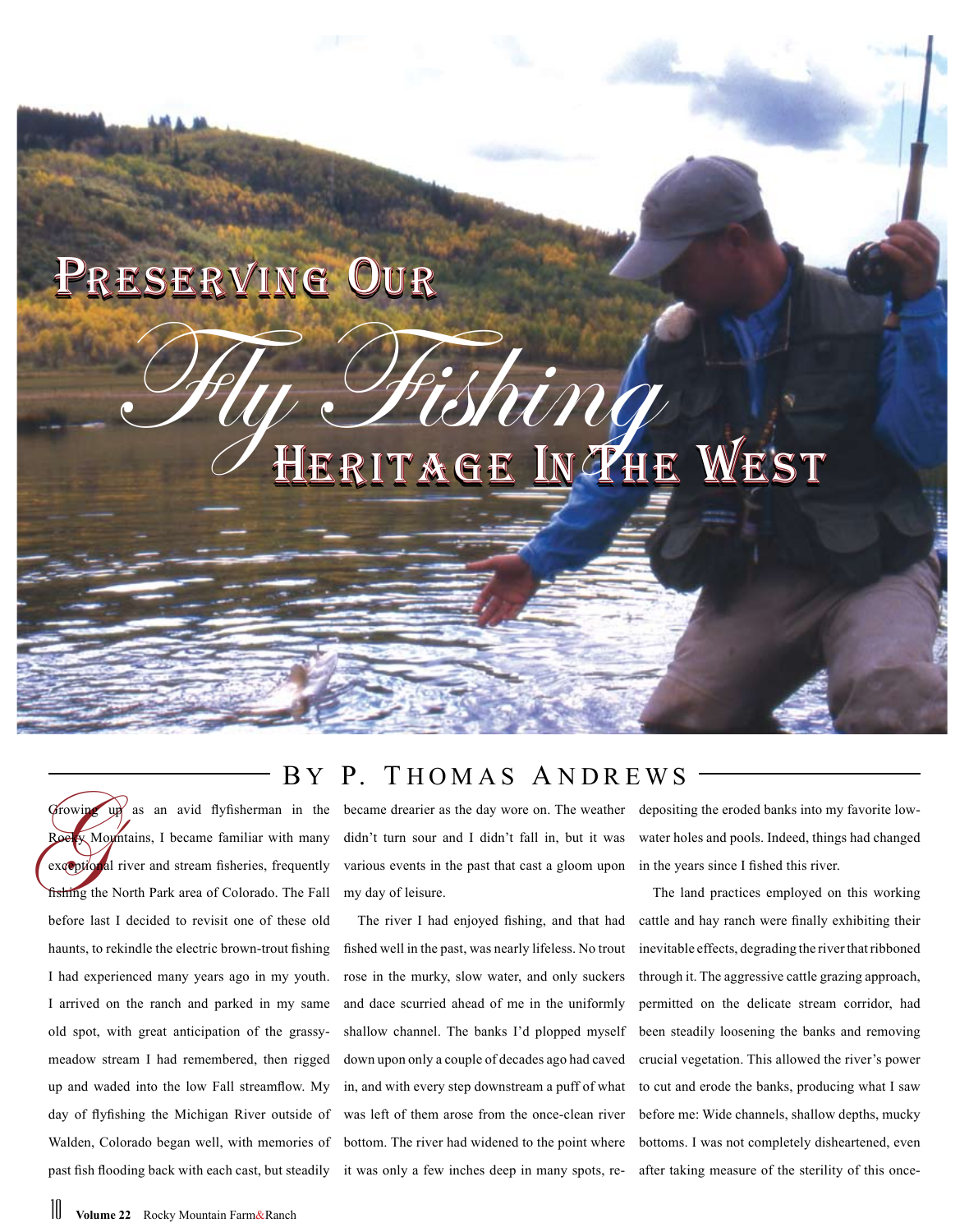great fishery. I knew that this exact stretch of river was scheduled for a facelift, make that a whole body-off restoration, and that within the next couple of seasons it would hopefully fish better than ever.

My confidence in the future of this fishery came by way of Shannon Skelton, the owner of the company that would ultimately restore these two miles of river. **CFI - Global Fisheries Management** is a full service fisheries consulting and management firm, and specializes in enhancing and managing streams and lakes around the world. "That reach had so much potential, but obviously needed some assistance," Shannon said, at his Fort Collins, Colorado based office. "There were serious habitat deficiencies, and critical forage issues we had to address."

The issues were not irreversible, as I had thought. CFI biologist Jay Robinson added: "Our Ranch lands of the West are not forever changed for the worse. Rather, they are a canvas ripe for rejuvenating and restoring, for enhancing and replenishing."

CFI is on the forefront of Ranch Enhancement and Preservation in America. Their industry leading techniques and science-based approach to fisheries stewardship have made them the firm of choice amongst ranch managers, landowners, and developers nationwide. This company takes all the steps necessary to properly assess and understand each unique fishery system, before prescribing a treatment or enhancement. "We develop an intimate relationship with the river, and in doing so the river ultimately tells us what it needs," stated Skelton. "Every stream or pond has some limiting factors that can prevent them from living up to potential, so identifying and addressing those factors is key to getting the maximum out of any fishery."

CFI, being a scientific firm with many roots in



*Before CFI enhanced this stream, the degradation was evident: a wide and shallow channel along with slow, featureless flows.*